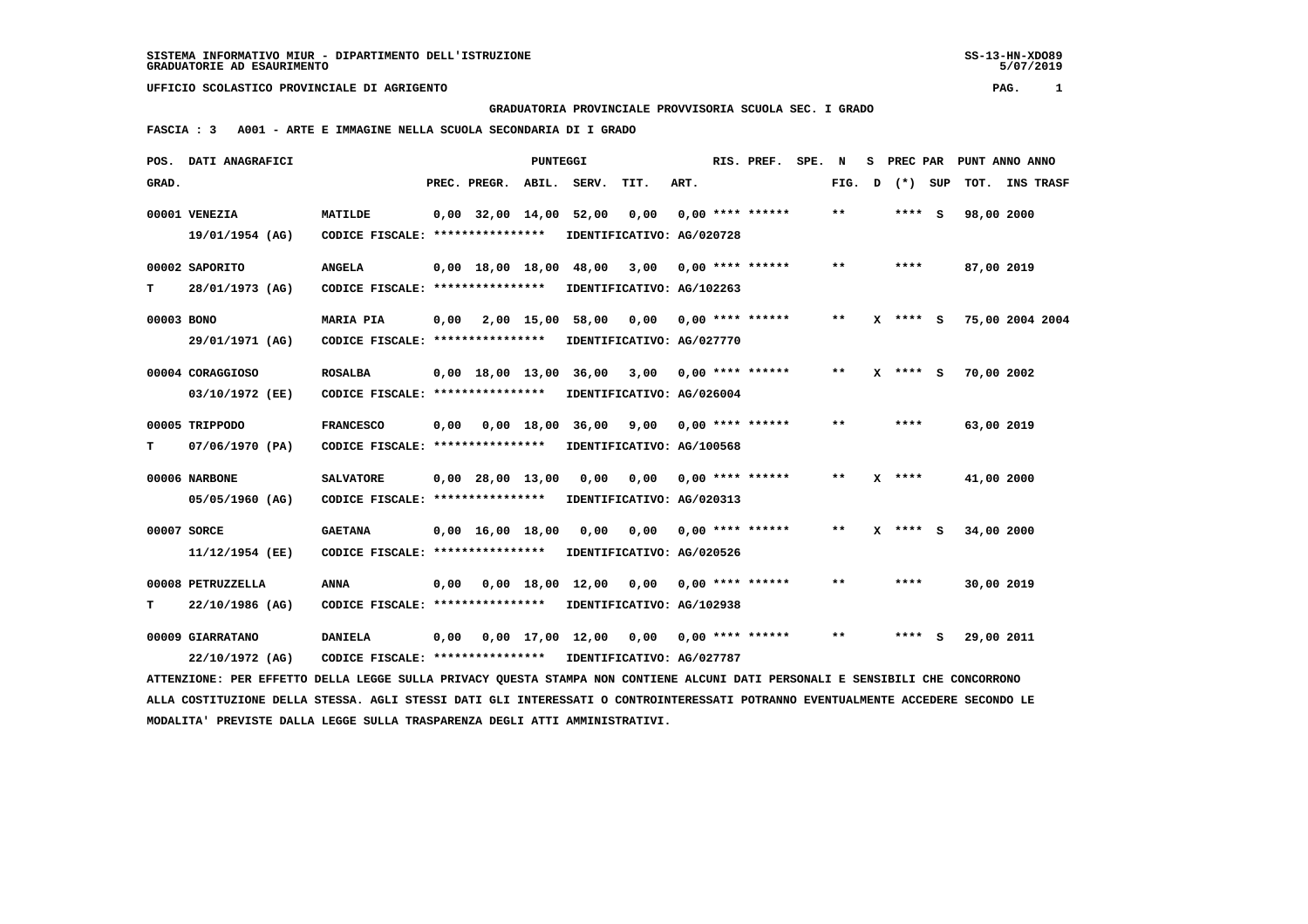**SISTEMA INFORMATIVO MIUR - DIPARTIMENTO DELL'ISTRUZIONE SS-13-HN-XDO89 GRADUATORIE AD ESAURIMENTO 5/07/2019**

 **UFFICIO SCOLASTICO PROVINCIALE DI AGRIGENTO PAG. 2**

 **GRADUATORIA PROVINCIALE PROVVISORIA SCUOLA SEC. I GRADO**

 **FASCIA : 3 A001 - ARTE E IMMAGINE NELLA SCUOLA SECONDARIA DI I GRADO**

| POS.  | DATI ANAGRAFICI |                                   | PUNTEGGI<br>RIS. PREF.            |              |                    |                           |      | SPE. | N | s.                 | PREC PAR |      | PUNT ANNO ANNO |                |     |            |                  |
|-------|-----------------|-----------------------------------|-----------------------------------|--------------|--------------------|---------------------------|------|------|---|--------------------|----------|------|----------------|----------------|-----|------------|------------------|
| GRAD. |                 |                                   |                                   | PREC. PREGR. | ABIL.              | SERV.                     | TIT. | ART. |   |                    |          |      |                | FIG. $D$ $(*)$ | SUP | тот.       | <b>INS TRASF</b> |
|       | 00010 MICCICHE' | <b>VINCENZO</b>                   | 0,00                              | 9,00         | 16,00              | 0,00                      | 0,00 |      |   | $0,00$ **** ****** |          | $**$ | x              | ****           | s   | 25,00 2007 |                  |
|       | 13/03/1961 (AG) | CODICE FISCALE: ***************** |                                   |              |                    | IDENTIFICATIVO: AG/025965 |      |      |   |                    |          |      |                |                |     |            |                  |
|       | 00011 AMARO     | FILIPPA                           | 0,00                              | 7,00         | 18,00              | 0,00                      | 0,00 |      |   | $0,00$ **** ****** |          | $**$ |                | ****           |     | 25,00 2019 |                  |
| т     | 09/04/1982 (AG) | CODICE FISCALE: ***************** |                                   |              |                    | IDENTIFICATIVO: AG/103625 |      |      |   |                    |          |      |                |                |     |            |                  |
|       | 00012 FIANNACA  | <b>PIETRO</b>                     | 0,00                              |              | $0,00$ 13,00       | 0,00                      | 3,00 |      |   | $0,00$ **** ****** |          | $**$ |                | ****           | s   | 16,00 2002 |                  |
|       | 21/03/1970 (AQ) | CODICE FISCALE: ****************  |                                   |              |                    | IDENTIFICATIVO: AG/026095 |      |      |   |                    |          |      |                |                |     |            |                  |
|       | 00013 MODICA    | LINDA VINCENZ                     | 0,00                              |              | $0,00 \quad 14,00$ | 0,00                      | 0,00 |      |   | $0,00$ **** ****** |          | $**$ |                | ****           | s   | 14,00 2004 |                  |
|       | 03/06/1971 (AG) |                                   | CODICE FISCALE: ***************** |              |                    | IDENTIFICATIVO: AG/027807 |      |      |   |                    |          |      |                |                |     |            |                  |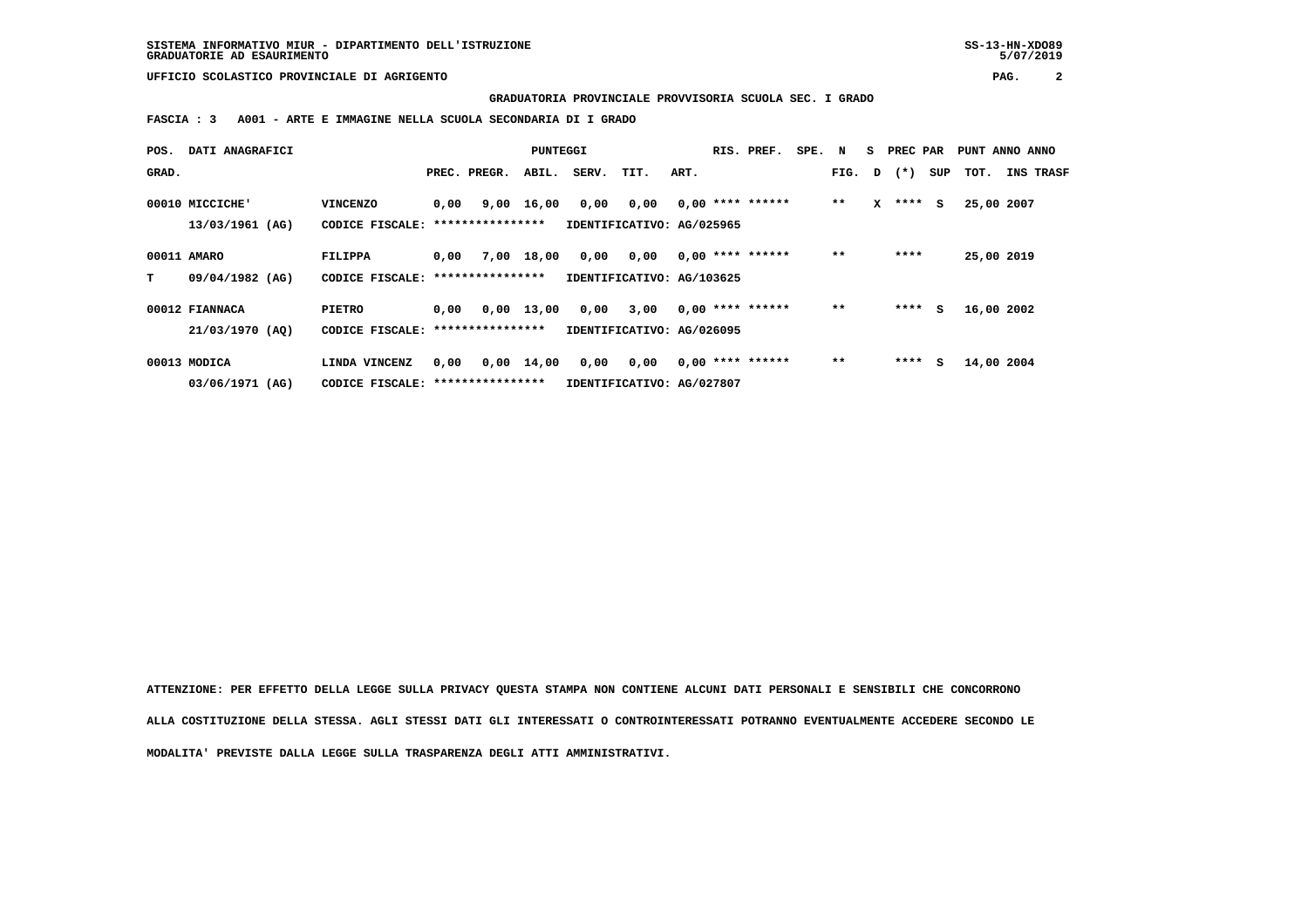**SISTEMA INFORMATIVO MIUR - DIPARTIMENTO DELL'ISTRUZIONE SS-13-HN-XDO89 GRADUATORIE AD ESAURIMENTO 5/07/2019**

 **UFFICIO SCOLASTICO PROVINCIALE DI AGRIGENTO PAG. 3**

 **GRADUATORIA PROVINCIALE PROVVISORIA SCUOLA SEC. I GRADO**

 **FASCIA : 3 A028 - MATEMATICA E SCIENZE**

| POS.  | DATI ANAGRAFICI    |                                   |      |                  | PUNTEGGI   |                           |                           |      | RIS. PREF.         | SPE. N |       |   | S PREC PAR |     | PUNT ANNO ANNO |           |
|-------|--------------------|-----------------------------------|------|------------------|------------|---------------------------|---------------------------|------|--------------------|--------|-------|---|------------|-----|----------------|-----------|
| GRAD. |                    |                                   |      | PREC. PREGR.     | ABIL.      | SERV.                     | TIT.                      | ART. |                    |        | FIG.  | D | $(* )$     | SUP | TOT.           | INS TRASF |
|       | 00001 GUERRERI     | MARIA                             | 0,00 |                  |            | 0,00 16,00 48,00 0,00     |                           |      | $0.00$ **** ****** |        | $* *$ |   | ****       |     | 64,00 2019     |           |
| т     | 17/06/1980 (AG)    | CODICE FISCALE:                   |      | **************** |            |                           | IDENTIFICATIVO: AG/103291 |      |                    |        |       |   |            |     |                |           |
|       | 00002 DOLCIMASCOLO | <b>EMANUELA</b>                   | 0,00 |                  |            | 0,00 17,00 42,00 0,00     |                           |      | $0,00$ **** ****** |        | $***$ |   | ****       |     | 59,00 2019     |           |
| T.    | $30/04/1988$ (AG)  | CODICE FISCALE:                   |      | **************** |            | IDENTIFICATIVO: AG/101271 |                           |      |                    |        |       |   |            |     |                |           |
|       | 00003 DANNA        | <b>MELANIA</b>                    | 0,00 |                  | 6,00 17,00 | 0,00                      | 0,00                      |      | $0.00$ **** ****** |        | $* *$ |   | ****       |     | 23,00 2019     |           |
| T.    | 14/06/1988 (AG)    | CODICE FISCALE: ****************  |      |                  |            | IDENTIFICATIVO: AG/102351 |                           |      |                    |        |       |   |            |     |                |           |
|       | 00004 RUVOLO       | ELIO                              | 0,00 |                  | 0,00 18,00 |                           | 0,00 0,00                 |      | $0,00$ **** ****** |        | $***$ |   | ****       |     | 18,00 2019     |           |
| T.    | 01/08/1987 (AG)    | CODICE FISCALE:                   |      | **************** |            |                           | IDENTIFICATIVO: AG/103626 |      |                    |        |       |   |            |     |                |           |
|       | 00005 MONTAPERTO   | <b>BARBARA</b>                    | 0,00 |                  | 2,00 13,00 | 0,00                      | 0,00                      |      | $0.00$ **** ****** |        | $* *$ |   | ****       |     | 15,00 2019     |           |
| т     | $12/04/1957$ (AG)  | CODICE FISCALE: ***************** |      |                  |            | IDENTIFICATIVO: AG/100624 |                           |      |                    |        |       |   |            |     |                |           |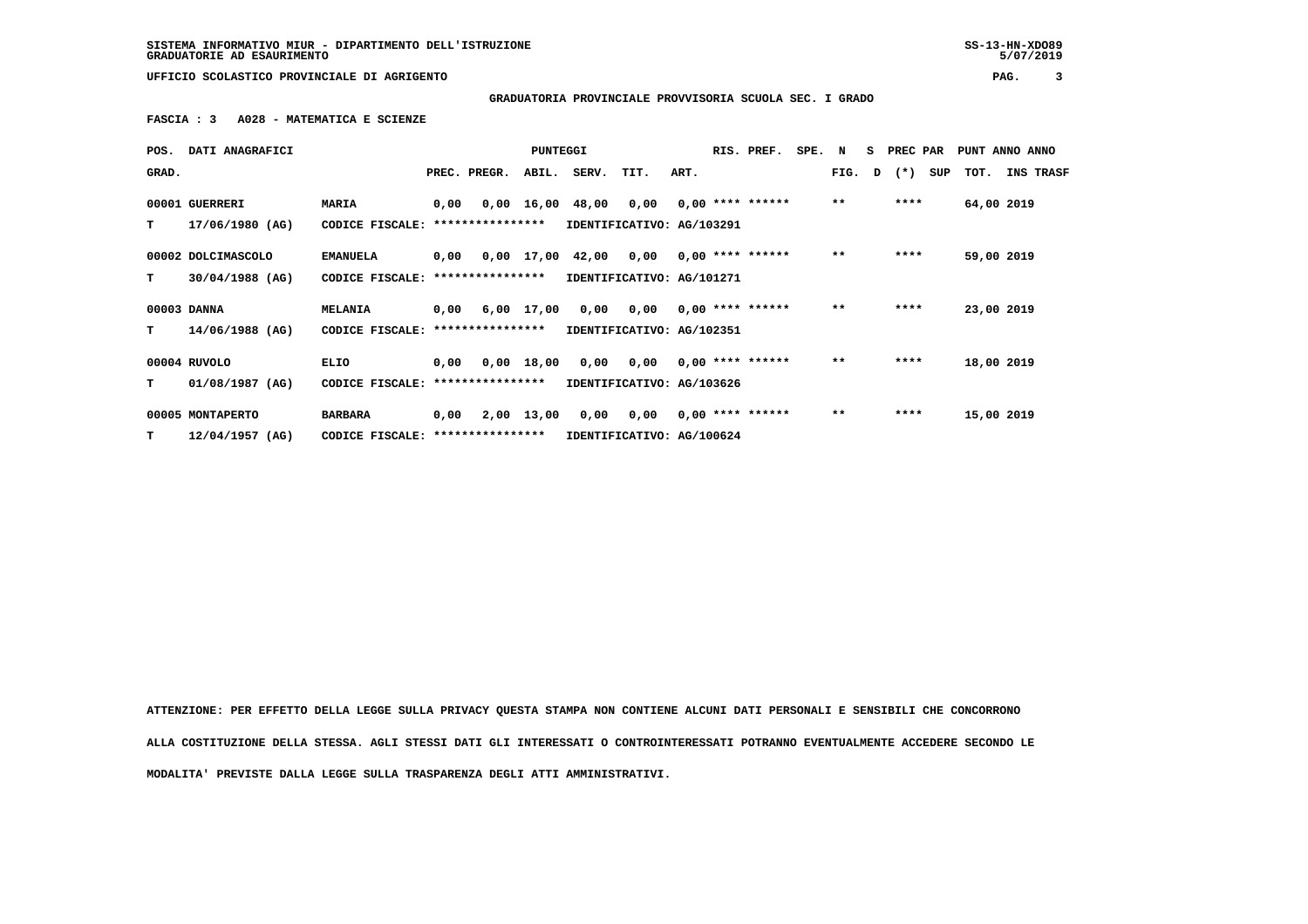**UFFICIO SCOLASTICO PROVINCIALE DI AGRIGENTO PAG. 4**

 **GRADUATORIA PROVINCIALE PROVVISORIA SCUOLA SEC. I GRADO**

 **FASCIA : 3 A060 - TECNOLOGIA NELLA SCUOLA SECONDARIA DI I GRADO**

| POS.  | DATI ANAGRAFICI                                                                                                                 |                                                            |      |                        |              | PUNTEGGI                       |                                        |      | RIS. PREF. SPE.    | N                          | s | PREC PAR | PUNT ANNO ANNO |  |
|-------|---------------------------------------------------------------------------------------------------------------------------------|------------------------------------------------------------|------|------------------------|--------------|--------------------------------|----------------------------------------|------|--------------------|----------------------------|---|----------|----------------|--|
| GRAD. |                                                                                                                                 |                                                            |      | PREC. PREGR.           | ABIL.        | SERV.                          | TIT.                                   | ART. |                    | FIG.                       | D | (*) SUP  | TOT. INS TRASF |  |
|       | 00001 DANGELO                                                                                                                   | <b>NICOLO</b>                                              |      | $0,00$ 50,00 13,00     |              | 38,00                          | 0,00                                   |      | $0.00$ **** ****** | $* *$                      |   | ****     | 101,00 2019    |  |
| т     | 28/10/1970 (AG)                                                                                                                 | CODICE FISCALE: ****************                           |      |                        |              |                                | IDENTIFICATIVO: AG/102189              |      |                    |                            |   |          |                |  |
|       | 00002 CHIANELLO                                                                                                                 | <b>FRANCESCA</b>                                           |      | 0,00 12,00 18,00 54,00 |              |                                | 6,00                                   |      | $0.00$ **** ****** | $* *$                      |   | ****     | 90,00 2019     |  |
| т     | 30/06/1973 (AG)                                                                                                                 | CODICE FISCALE: *****************                          |      |                        |              |                                | IDENTIFICATIVO: AG/103627              |      |                    |                            |   |          |                |  |
|       | 00003 CUMBO                                                                                                                     | <b>ROBERTA</b>                                             | 0,00 |                        | 0,00 18,00   |                                | 54,00 3,00 0,00 **** ****** P          |      |                    | $\pmb{\times}\pmb{\times}$ |   | ****     | 75,00 2019     |  |
| т     | 08/06/1986 (AG)                                                                                                                 | CODICE FISCALE: ****************                           |      |                        |              |                                | IDENTIFICATIVO: AG/102934              |      |                    |                            |   |          |                |  |
|       | 00004 SCOPELLITI                                                                                                                | NICOLO SALVAT                                              |      | 0,00 12,00 18,00 36,00 |              |                                | 3,00                                   |      | $0.00$ **** ****** | $***$                      |   | ****     | 69,00 2019     |  |
| т     | 27/09/1982 (AG)                                                                                                                 | CODICE FISCALE: *****************                          |      |                        |              |                                | IDENTIFICATIVO: AG/103631              |      |                    |                            |   |          |                |  |
|       | 00005 BUFALINO MARINELLA GASPARE                                                                                                |                                                            | 0.00 |                        | $0.00$ 17.00 |                                | 44,00 6,00 0,00 **** ******            |      |                    | $***$                      |   | ****     | 67,00 2019     |  |
| т     | 26/01/1979 (AG)                                                                                                                 | CODICE FISCALE: ****************                           |      |                        |              |                                | IDENTIFICATIVO: AG/101585              |      |                    |                            |   |          |                |  |
|       | 00006 RASPANTE                                                                                                                  | <b>ALEX</b>                                                | 0,00 |                        |              | $0.00 \quad 18.00 \quad 24.00$ | 9,00                                   |      | $0.00$ **** ****** | $***$                      |   | ****     | 51,00 2019     |  |
| т     | 13/07/1977 (EE)                                                                                                                 | CODICE FISCALE: ****************                           |      |                        |              |                                | IDENTIFICATIVO: AG/100653              |      |                    |                            |   |          |                |  |
|       | 00007 ARGENTO                                                                                                                   | <b>MADDALENA</b>                                           | 0,00 |                        | 0,00 18,00   |                                | $24,00$ 0,00 0,00 **** ******          |      |                    | $* *$                      |   | ****     | 42,00 2019     |  |
| т     | 29/08/1981 (AG)                                                                                                                 | CODICE FISCALE: ****************                           |      |                        |              |                                | IDENTIFICATIVO: AG/102289              |      |                    |                            |   |          |                |  |
|       | 00008 SEMINERIO                                                                                                                 | <b>GIUSEPPE</b>                                            | 0,00 |                        |              | $0.00 \quad 17.00 \quad 12.00$ | 0.00                                   |      | $0.00$ **** ****** | $***$                      |   | ****     | 29,00 2019     |  |
| т     | 21/11/1981 (AG)                                                                                                                 | CODICE FISCALE: ****************                           |      |                        |              |                                | IDENTIFICATIVO: AG/103629              |      |                    |                            |   |          |                |  |
|       | 00009 CONIGLIO                                                                                                                  | <b>SERENA</b>                                              | 0,00 |                        | $0,00$ 17,00 |                                | $0,00$ $0,00$ $0,00$ $***$ **** ****** |      |                    | $***$                      |   | ****     | 17,00 2019     |  |
|       | 21/06/1986 (PA)                                                                                                                 | CODICE FISCALE: **************** IDENTIFICATIVO: AG/103628 |      |                        |              |                                |                                        |      |                    |                            |   |          |                |  |
|       | ATTENZIONE: PER EFFETTO DELLA LEGGE SULLA PRIVACY QUESTA STAMPA NON CONTIENE ALCUNI DATI PERSONALI E SENSIBILI CHE CONCORRONO   |                                                            |      |                        |              |                                |                                        |      |                    |                            |   |          |                |  |
|       | ALLA COSTITUZIONE DELLA STESSA. AGLI STESSI DATI GLI INTERESSATI O CONTROINTERESSATI POTRANNO EVENTUALMENTE ACCEDERE SECONDO LE |                                                            |      |                        |              |                                |                                        |      |                    |                            |   |          |                |  |

 **MODALITA' PREVISTE DALLA LEGGE SULLA TRASPARENZA DEGLI ATTI AMMINISTRATIVI.**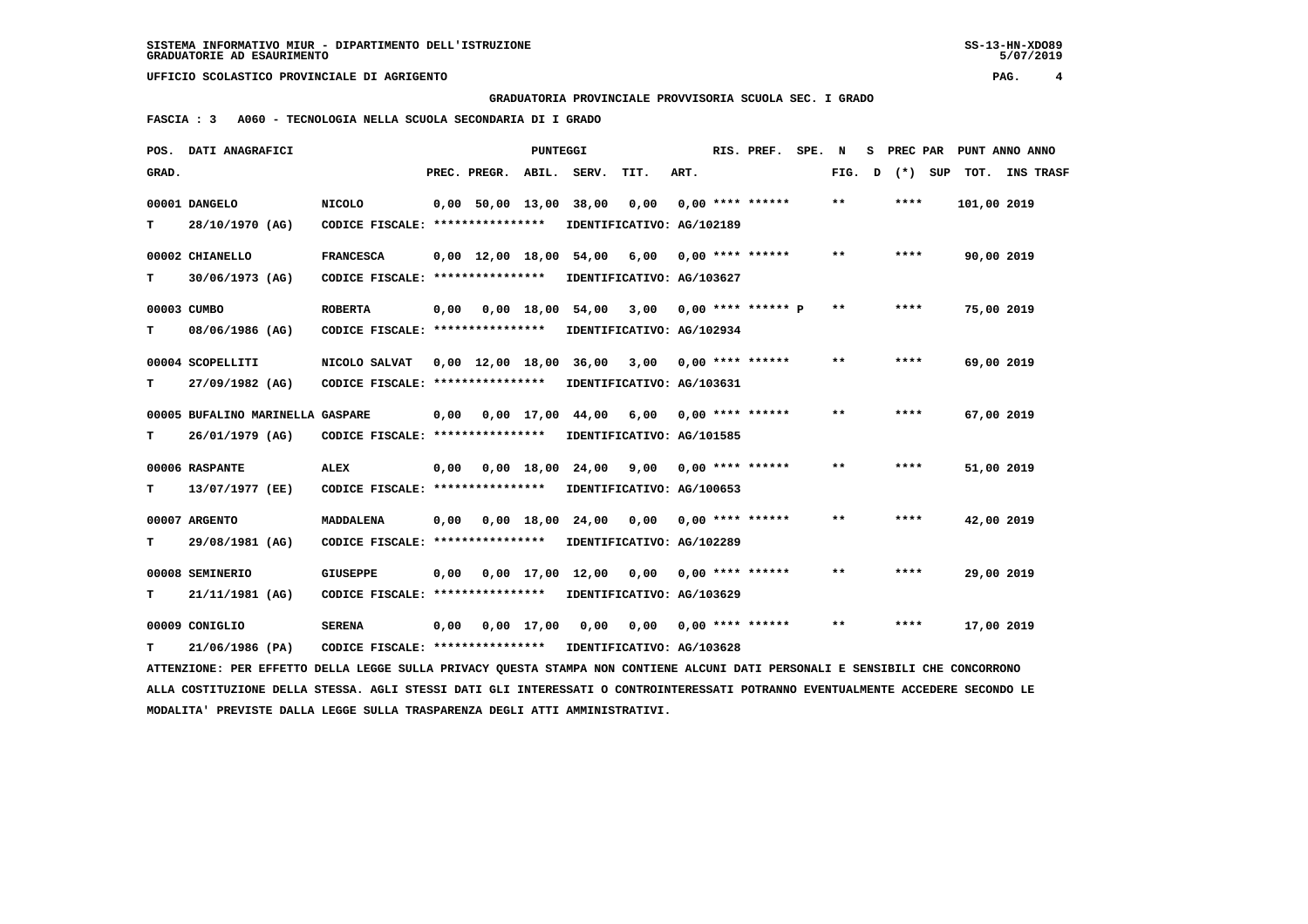**UFFICIO SCOLASTICO PROVINCIALE DI AGRIGENTO PAG. 5**

 **GRADUATORIA PROVINCIALE PROVVISORIA SCUOLA SEC. I GRADO**

 **FASCIA : 3 AA25 - LINGUA INGLESE E SECONDA LINGUA COMUNITARIA NELLA SCUOLA SECONDARIA I GRADO (FRANCESE)**

| POS.  | DATI ANAGRAFICI |                                  |                    | PUNTEGGI |                                              |                           |      | RIS. PREF. | SPE. N |      |        | S PREC PAR PUNT ANNO ANNO |                  |
|-------|-----------------|----------------------------------|--------------------|----------|----------------------------------------------|---------------------------|------|------------|--------|------|--------|---------------------------|------------------|
| GRAD. |                 |                                  | PREC. PREGR. ABIL. |          | SERV.                                        | TIT.                      | ART. |            |        |      |        | FIG. $D$ $(*)$ SUP TOT.   | <b>INS TRASF</b> |
|       | 00001 CURTO     | <b>SALVATORE</b>                 |                    |          | $0.00$ 3.00 14.00 0.00 0.00 0.00 **** ****** |                           |      |            |        | $**$ | **** S |                           | 17,00 2019 2019  |
|       | 06/06/1973 (AG) | CODICE FISCALE: **************** |                    |          |                                              | IDENTIFICATIVO: AG/103535 |      |            |        |      |        |                           |                  |